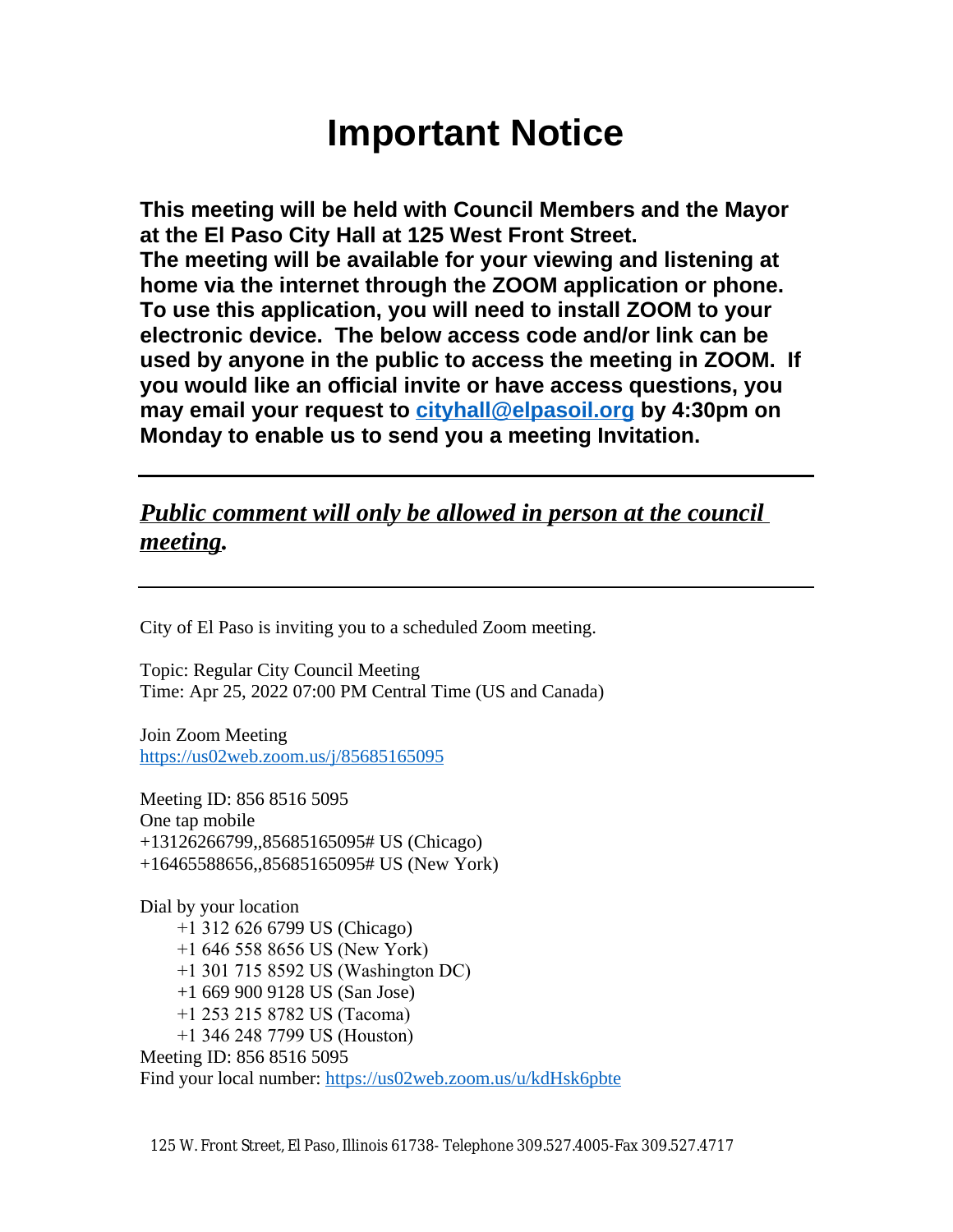CITY OF EL PASO CITY COUNCIL MEETING AGENDA El Paso City Hall 125 West Front Street Monday April 25, 2022 7:00 PM

- **1. Call to Order:**
- **2. Pledge of Allegiance:**
- **3. Roll Call:**

| <b>JW Price</b>              | Mayor    |
|------------------------------|----------|
| <b>Thad Mool</b>             | Ward I   |
| <b>Will Moore</b>            | Ward I   |
| Alex Brucker                 | Ward II  |
| <b>Mary Ellen Kilpatrick</b> | Ward II  |
| Jenny Staulcup               | Ward III |
| <b>Brandon Barker</b>        | Ward III |

**4. Approval of Agenda:**

#### **5. Consent Agenda:**

- A. Consideration and approval of the minutes for the April 4, 2022 City Council Meeting.
- B. Consideration and approval of the Finance Committee on April 4, 2022.
- C. Consideration and approval of the Register of Bills from April 5th, 2022 to April 25, 2022.
- D. Consideration and approval of the Treasury Report for March 2022.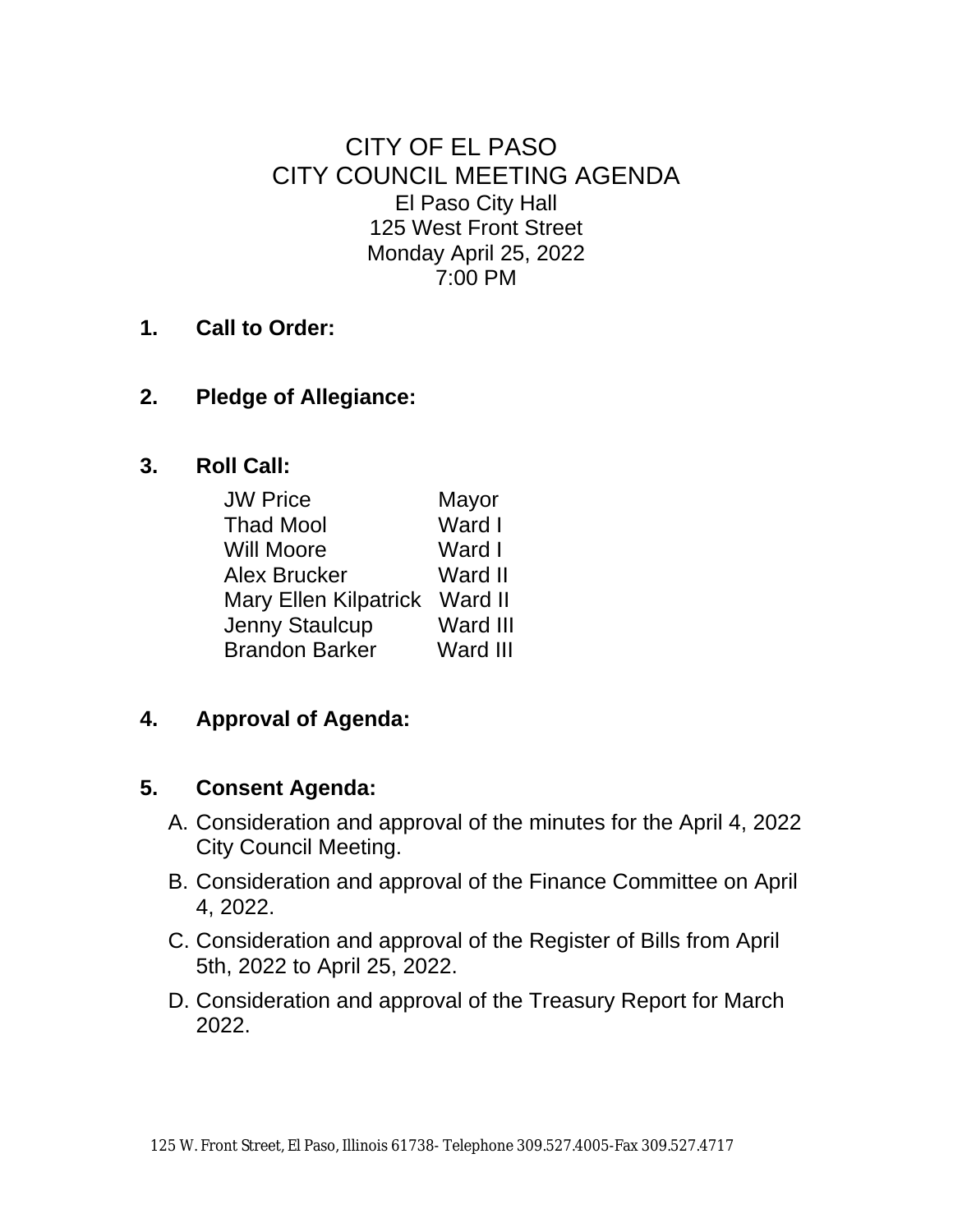#### **6. Public Comments:**

#### **7. New City Council Business:**

A. Consideration and possible approval of Ordinance #1050. An ordinance amending the El Paso Municipal Code by increasing the number of liquor licenses within the City of El Paso.

B. Consideration and possible approval of Ordinance #1051. An Ordinance authorizing for the purpose of financing the costs of certain capital-related projects for the City of El Paso, Woodford and McLean Counties, Illinois, and authorizing and providing for the issue of not to exceed \$3,000,000 General Obligation (Limited Tax) Debt Certificates, Series 2022, of said City evidencing the rights to payment under such Agreement, prescribing the details of the Agreement and Certificates, and providing security for and means of payment under the Agreement of the Certificates.

C. Review and possible approval of the Renewal of Liquor Licenses listed below:

- 1) American Dream Pizza Co. (Monical's) A and H renewal.
- 2) El Paso Mexican Restaurant C and F renewal.
- 3) Gander Inc. DBA Topy's C, F, and I renewal
- 4) Minit Mart, LLC d/b/a America (BP Gas) E, G, and I renewal
- 5) Giovanni's Pizzeria, Inc. C, F, and I renewal
- 6) Sunshine One LLC DBA Quick Gas C, F, and I renewal
- 7) The Alley 133 Inc.  $-$  C and I
- 8) Local Tap LLC C, F, and I

D. Consideration and possible approval of agreement between the City of El Paso and Knapp Concrete Contractors, Inc. in